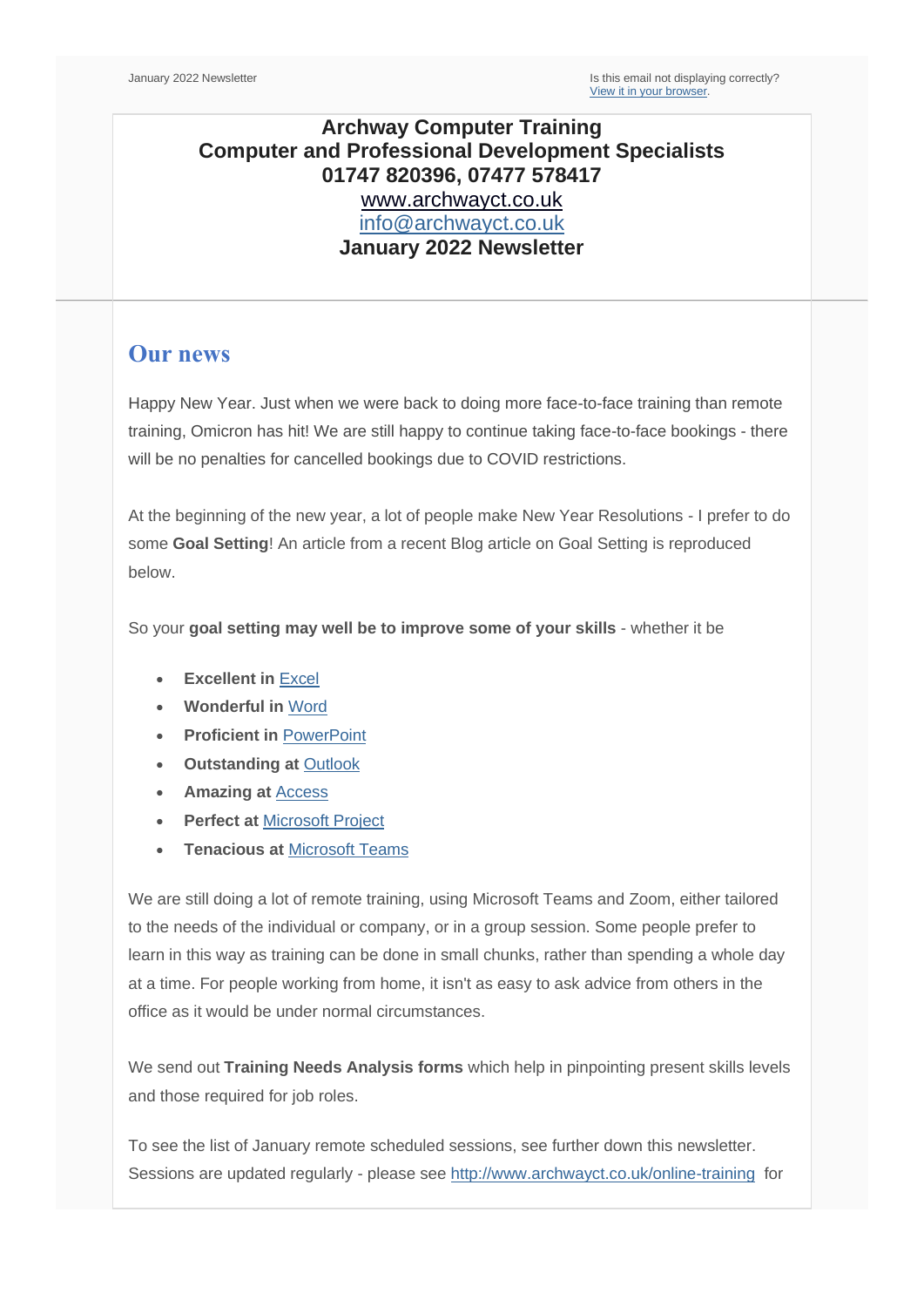most up-to-date availability - once there are 6 attendees, the session will be closed to further attendees and a new one scheduled.

#### **Hints and Tips**

I am including two of my recent blog posts below. My blog is devised of things I have been asked in training, or things I have noticed during training sessions see [http://ifonlyidknownthat.wordpress.com](http://ifonlyidknownthat.wordpress.com/) for the full variety of topics.

#### **New Year's Resolutions - or Goal Setting**

It is nearly that time of year when we think about New Year's Resolutions, most of which are likely to get broken by the end of January.

This New Year, why not think about Goal Setting instead. What do you want to achieve this year? Write it down somewhere prominent or even better let someone close to you know your goal - you are more likely to achieve it if you have committed it to writing or told someone about it.

Next, you need to make your goal **SMART**, that is:

**Specific** - What exactly do you want to accomplish?

**Measurable** How will you demonstrate and evaluate the extent to which the goal has been met?

**Achievable** - within your limits of capability

**Relevant** - is it appropriate?

### **Timed** - Set target dates

If you have set yourself a goal, you then need to split it down into achievable chunks. For example, if your goal was to be able to run 10km by the end of June, provided you have no major health issues that is probably achievable. However, unless you are running now, you wouldn't want to run 10km without building things up in stages. The first week, you may want to exercise for 30 minutes, running for 1 minute, then walking for one minute. You may then run 2 minutes, and walk for one minute and gradually build things up, so there are smaller objectives within your bigger goal.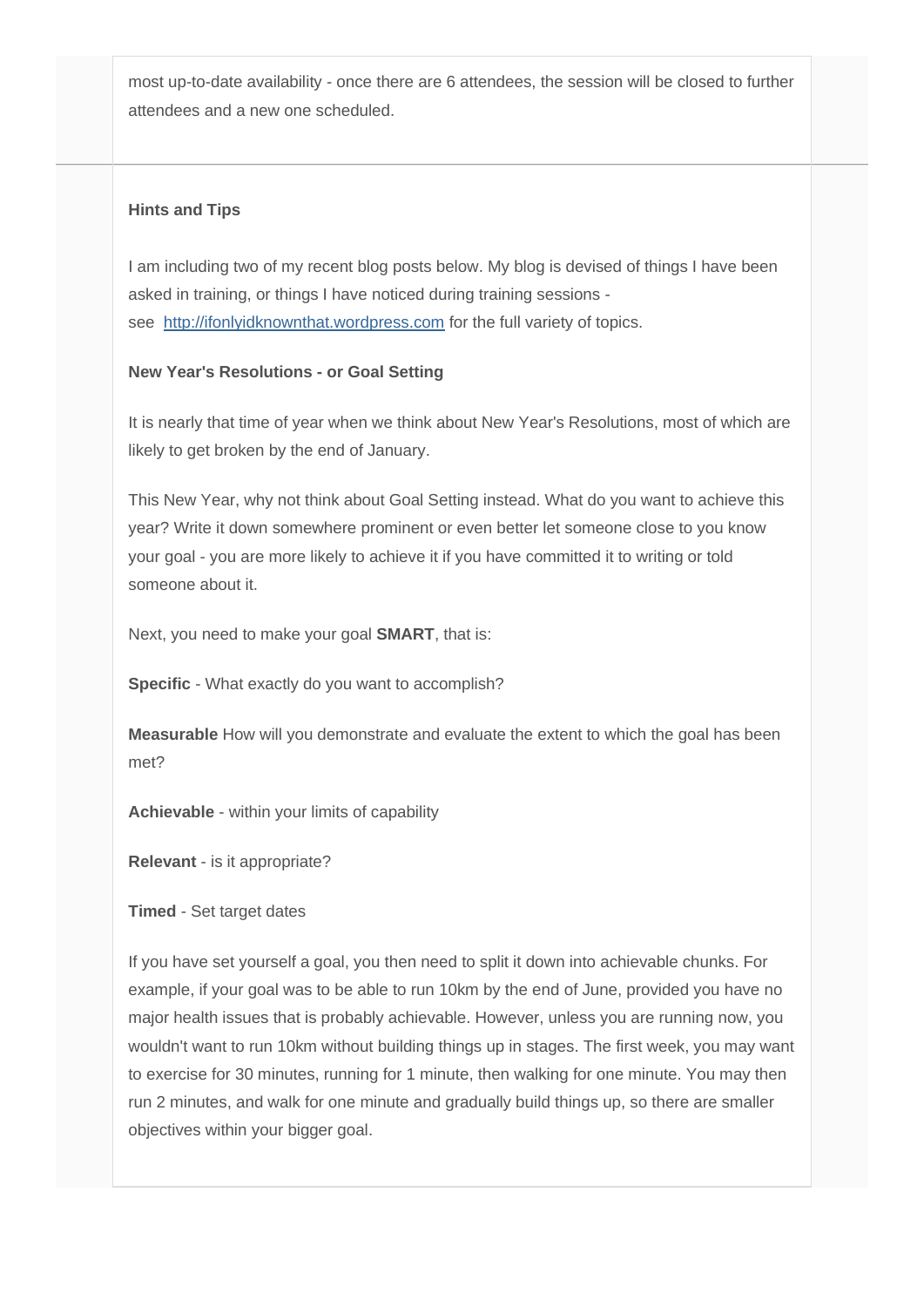Now get out your Outlook or Google calendar and schedule in slots for your training sessions - if they are on your calendar you are far more likely to get round to doing them than if they are just in your head!

<hr size=2 width="100%" align=center>

#### **Office 365 - I can't see my ribbon**

Sometimes the icons on your ribbon get hidden while you are working in Office 365. To make all icons visible again and pin them so that they remain so, click on one of the names along the top of the ribbon - **Home**, **Insert**, **View** etc and the icons for that tab become visible. Towards the righthand side of the visible icons, you should then see a downward facing arrow. Click on it.

 $\checkmark$ 

**Show Ribbon** 

Full-screen mode

 $\checkmark$  Show tabs only

Always show Ribbon

**Hide Quick Access Toolbar** 

Click where it says **Always show Ribbon**. Your ribbon should now stay visible.

Find out more about our [Microsoft Office training](http://www.jmdtraining.co.uk/microsoft-office-training) in Wiltshire, Dorset, Somerset and Hampshire.

# **Online Training Sessions**

Since it is difficult at present to provide face-to-face training, we are pleased to be able to announce some interactive short training sessions.

Sessions will be conducted using Microsoft Teams or Zoom and will be limited to 6 people. Once a session is full, new dates will be released.

Training files and a meeting invitation will be sent out to participants in advance of the training session. Sessions are updated regularly **[here](http://www.archwayct.co.uk/online-training)**.

[email us](mailto:janet@archwayct.co.uk?subject=Online%20training)**. To find out more details, ring on the mobile number at the top of this**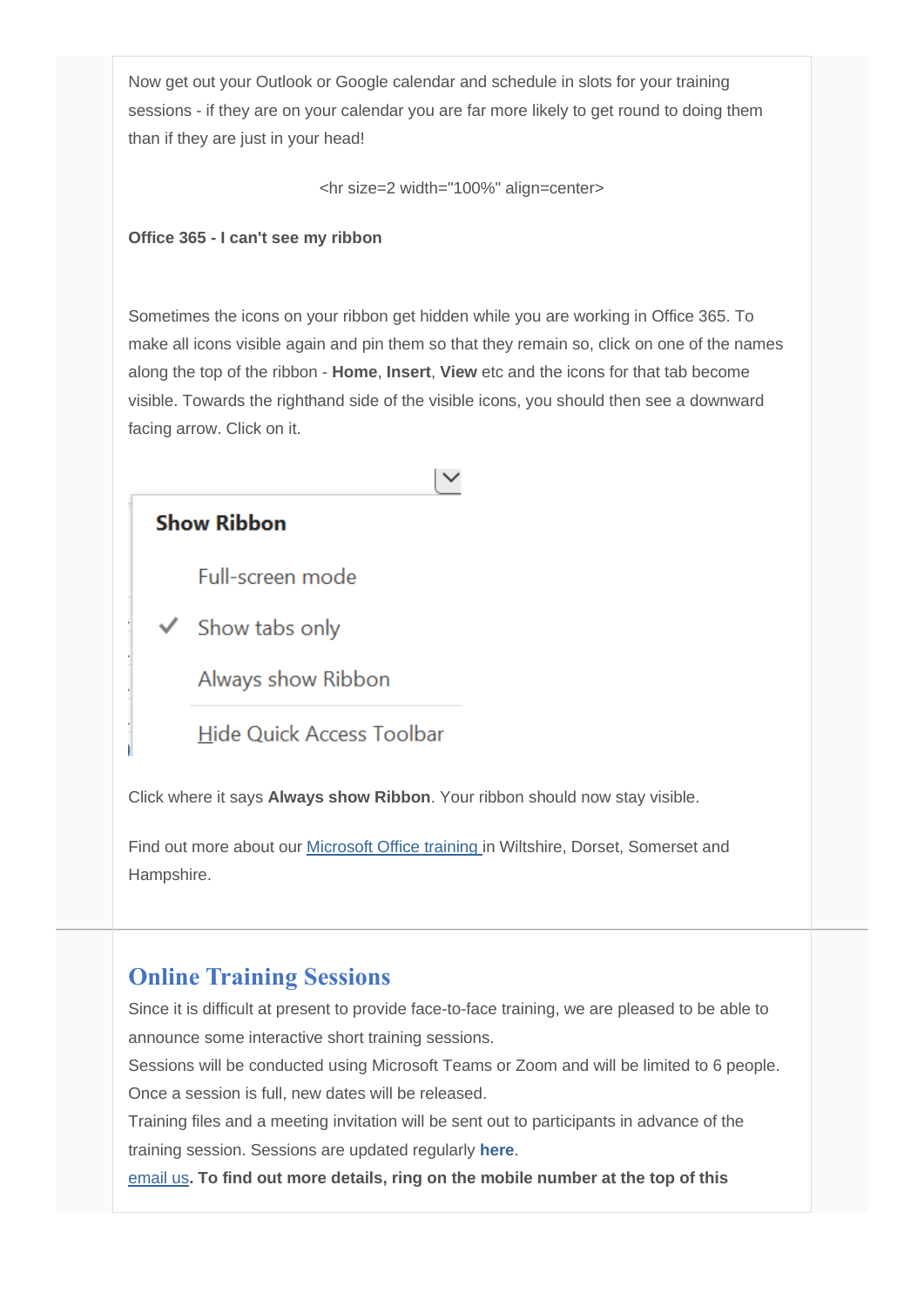**newsletter, or fill in our online [contact form](http://www.archwayct.co.uk/contact)**.

| <b>Date</b>      | <b>Time</b>        | <b>Session</b>                                                                                                                                          | <b>Cost</b>           |
|------------------|--------------------|---------------------------------------------------------------------------------------------------------------------------------------------------------|-----------------------|
| 4th              | $09:30 -$          | <b>Excel - Date and Text Functions</b>                                                                                                                  | $£25 +$               |
| January          | 10:30              | <b>Excel - Grouping worksheets, Calculations across</b>                                                                                                 | <b>VAT</b>            |
| 4th              | $11:30 -$          |                                                                                                                                                         | $E25 +$               |
| January          | 12:30              | worksheets, Data Consolidation                                                                                                                          | <b>VAT</b>            |
| 4th              | $13:30 -$          | Excel - IF, Nested IF, AND, OR, SUMIF, SUMIFS,                                                                                                          | $E30 +$               |
| January          | 15:00              | COUNTIF, COUNTIFS, AVERAGEIF, IFERROR                                                                                                                   | <b>VAT</b>            |
| 4th              | $15:15 -$          | <b>Crystal Reports - Parameter Queries</b>                                                                                                              | $£35 +$               |
| January          | 16:45              |                                                                                                                                                         | <b>VAT</b>            |
| 6th<br>January   | $13:30 -$<br>14:30 | Excel - Review of Basic Formulas, Absolute cell<br>references (fixed cells), % of Totals, Using Quick<br>Analysis for % of Totals and Cumulative Totals | $£25 +$<br><b>VAT</b> |
| 6th              | $15:00 -$          | <b>Microsoft Project - Creating Reports</b>                                                                                                             | $£25 +$               |
| January          | 16:00              |                                                                                                                                                         | <b>VAT</b>            |
| 7th              | 09:30 -            | Microsoft Project - Working with Tasks, Creating a                                                                                                      | $E30 +$               |
| January          | 11:00              | Gantt Chart, Links, Lags and Leads                                                                                                                      | <b>VAT</b>            |
| 7th              | $11:30 -$          | <b>Excel - Grouping worksheets, Calculation across</b>                                                                                                  | $£25 +$               |
| January          | 12:30              | worksheets, Data Consolidation                                                                                                                          | <b>VAT</b>            |
| 7th              | $13:30 -$          | Crystal Reports - Sorting Records, Filtering Record,                                                                                                    | $£35 +$               |
| January          | 15:00              | <b>Grouping Records, Summary Fields</b>                                                                                                                 | <b>VAT</b>            |
| 7th              | $15:30 -$          | <b>Crystal Reports - Mailing Labels</b>                                                                                                                 | $E25 +$               |
| January          | 16:30              |                                                                                                                                                         | <b>VAT</b>            |
| 10 <sub>th</sub> | 09:30 -            | Excel - Creating a new workbook, Basic Formatting,                                                                                                      | $E25 +$               |
| January          | 10:30              | Basic Formulas, Saving, Printing                                                                                                                        | <b>VAT</b>            |
| 10th             | $11:30 -$          | Microsoft Project - Consolidating Projects in a Master Plan,                                                                                            | £30 +                 |
| January          | 13:00              | Pooling resources across Projects                                                                                                                       | <b>VAT</b>            |
| 10th<br>January  | $14:00 -$<br>16:00 | Communication Skills - Questioning Techniques,<br>Listening Skills, Aggressive, Defensive and Assertive<br>Behaviour                                    | $E50 +$<br><b>VAT</b> |
| 10th             | $16:20 -$          | Using Zoom for Remote Working                                                                                                                           | $£15 +$               |
| January          | 17:00              |                                                                                                                                                         | <b>VAT</b>            |
| 11th             | 16:00              | 15:00 - Microsoft Project - Baselining a Project and Tracking                                                                                           | £25 +                 |
| January          |                    | Progress                                                                                                                                                | <b>VAT</b>            |
| 14th<br>January  | 12:00              | 11:00 - Time Management - Setting goals and priorities, Urgent £30 +<br>vs Important                                                                    | <b>VAT</b>            |
| 14th<br>January  | $13:45 -$<br>14:45 | Time Management - Goals and Objectives, The<br>SMART approach to generating goals, Identifying<br>Goals, Prioritising Work, Urgent vs Important         | £30 +<br>VAT          |
| 14th             | 16:00              | 15:00 - PowerPoint - Working with SmartArt, Animating                                                                                                   | $E25 +$               |
| January          |                    | <b>SmartArt and Bulleted Lists</b>                                                                                                                      | <b>VAT</b>            |
| 17th             | 09:30 -            | Microsoft Project - Views, Tables, Filters, Creating                                                                                                    | $E30 +$               |
| January          | 11:00              | Reports                                                                                                                                                 | <b>VAT</b>            |
| 17 <sub>th</sub> | $11:30 -$          | Microsoft Word - Using Section Breaks effectively                                                                                                       | $£25 +$               |
| January          | 12:30              |                                                                                                                                                         | <b>VAT</b>            |
| 17 <sub>th</sub> | $13:30 -$          | Excel - Named ranges, VLOOKUP                                                                                                                           | $E25 +$               |
| January          | 14:30              |                                                                                                                                                         | <b>VAT</b>            |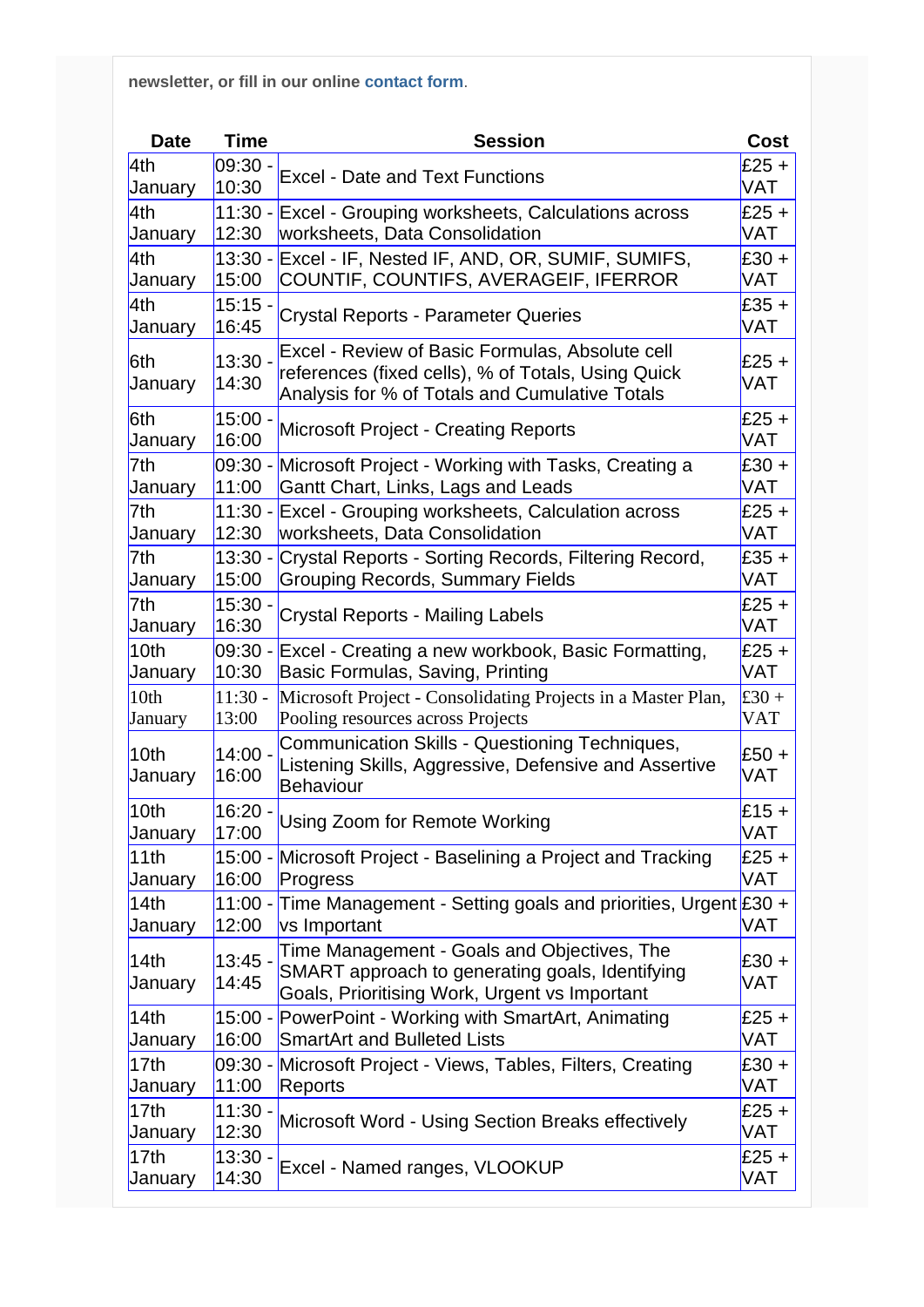| 17 <sub>th</sub>            | $15:00 -$           | <b>Excel Charting</b>                                                                                                                                   | $£25 +$               |
|-----------------------------|---------------------|---------------------------------------------------------------------------------------------------------------------------------------------------------|-----------------------|
| January                     | 16:00               |                                                                                                                                                         | <b>VAT</b>            |
| 19 <sub>th</sub><br>January | $ 09:30 -$<br>10:30 | Excel - Review of Basic Formulas, Absolute Cell<br>References (fixed cells), % of Totals, Using Quick<br>Analysis for % of Totals and Cumulative Totals | $£25 +$<br>VAT        |
| 19 <sub>th</sub>            | $11:00 -$           | Crystal Reports - Creating and Formatting a Report                                                                                                      | $£35 +$               |
| January                     | 12:30               |                                                                                                                                                         | VAT                   |
| 19 <sub>th</sub>            | 13:30 -             | Crystal Reports - The Section Expert and Advanced                                                                                                       | $£35 +$               |
| January                     | 15:00               | Formatting                                                                                                                                              | VAT                   |
| 19th                        | $15:30 -$           | <b>Excel PivotTables</b>                                                                                                                                | $£25 +$               |
| January                     | 16:30               |                                                                                                                                                         | <b>VAT</b>            |
| 20th                        | $ 09:30 -$          | PowerPoint - Tables and Charts                                                                                                                          | $£25 +$               |
| January                     | 10:30               |                                                                                                                                                         | <b>VAT</b>            |
| 20th                        | $11:00 -$           | Word - Working with Pictures and Drawing Objects -                                                                                                      | $£25 +$               |
| January                     | 12:00               | Inserting, Text Wrapping, Sizing, Effects                                                                                                               | VAT                   |
| 20th                        | $13:30 -$           | Microsoft Project - Creating a resource sheet, Assigning                                                                                                | £30 +                 |
| January                     | 15:00               | resources to tasks                                                                                                                                      | <b>VAT</b>            |
| 20th                        | $15:30 -$           | <b>Excel PivotTables</b>                                                                                                                                | £25 +                 |
| January                     | 16:30               |                                                                                                                                                         | <b>VAT</b>            |
| 21st<br>January             | $ 09:15 -$<br>10:15 | PowerPoint - Using SmartArt, Animating bulleted lists<br>and SmartArt, Using Drawing Tools, Manipulating<br>Pictures                                    | $£25 +$<br><b>VAT</b> |
| 21st                        | $11:00 -$           | Coaching Skills - the key to successful delegation                                                                                                      | $£50 +$               |
| January                     | 13:00               |                                                                                                                                                         | VAT                   |
| 21st                        | 13:30               | Microsoft Project - Adding costs to projects                                                                                                            | $£25 +$               |
| January                     | 14:30               |                                                                                                                                                         | VAT                   |
| 21st                        | $15:00 -$           | Excel - Sorting, Filtering, Conditional Formatting                                                                                                      | $£25 +$               |
| January                     | 16:00               |                                                                                                                                                         | <b>VAT</b>            |
| 24th                        | 09:30               | Word - Using Word tables, General Word hints and tips                                                                                                   | $£25 +$               |
| January                     | 10:30               |                                                                                                                                                         | VAT                   |
| 24th<br>January             | $11:00 -$<br>12:00  | PowerPoint - Using SmartArt, Animating bulleted lists<br>and SmartArt, Using Drawing Tools, Manipulating<br><b>Pictures</b>                             | £25 $+$<br>VAT        |
| 24th                        | $13:15 -$           | <b>Crystal Reports - Crosstabs</b>                                                                                                                      | $£35 +$               |
| January                     | 14:45               |                                                                                                                                                         | VAT                   |
| 24th                        | 16:30               | 15:00 - Microsoft Project - Creating a resource sheet,                                                                                                  | $£30 +$               |
| January                     |                     | Assigning resources to tasks                                                                                                                            | <b>VAT</b>            |
| 25 <sub>th</sub>            | 09:30 -             | <b>Excel Pivot Tables</b>                                                                                                                               | $£25 +$               |
| Janaury                     | 10:30               |                                                                                                                                                         | <b>VAT</b>            |
| 25 <sub>th</sub>            | $11:00 -$           | <b>Crystal Reports - Formulas and Functions</b>                                                                                                         | £35 +                 |
| January                     | 12:30               |                                                                                                                                                         | <b>VAT</b>            |
| 25 <sub>th</sub><br>January | $13:30 -$<br>14:30  | Outlook - Email Rules and Alerts, Creating a Task from<br>an Email, Creating an Appointment from an Email,<br>Quick Parts, Email Templates              | $£25 +$<br>VAT        |
| 25 <sub>th</sub>            | $15:00 -$           | <b>Using Outlook for Time Management</b>                                                                                                                | $£30 +$               |
| January                     | 16:00               |                                                                                                                                                         | VAT                   |
| 26th                        | 09:30               | Microsoft Project - Adding costs to projects                                                                                                            | $£25 +$               |
| January                     | 10:30               |                                                                                                                                                         | VAT                   |
| 26th                        | $11:30 -$           | Microsoft Project - Baselining a Project and Tracking                                                                                                   | $£25 +$               |
| January                     | 12:30               | Progress                                                                                                                                                | VAT                   |
|                             |                     |                                                                                                                                                         |                       |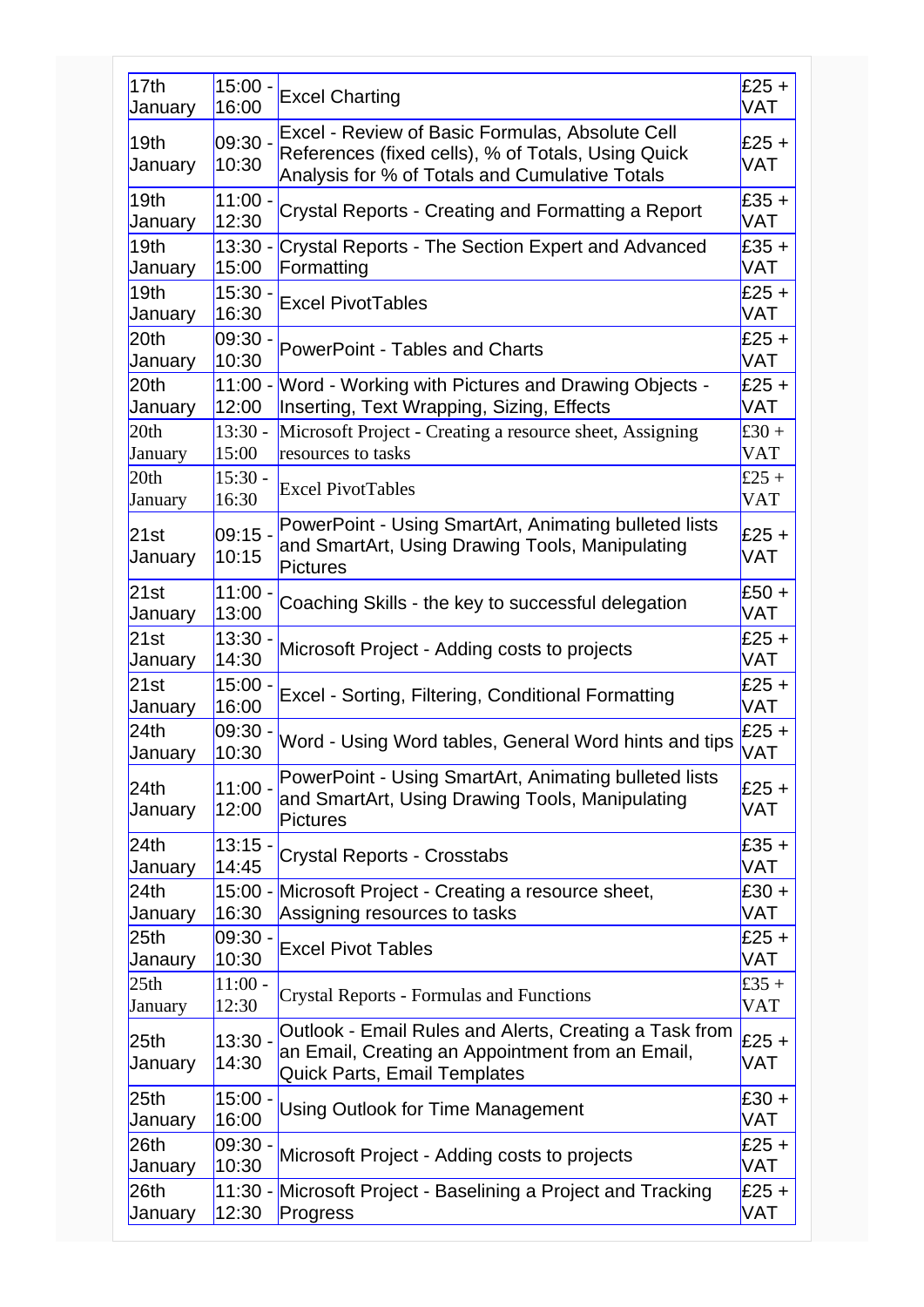| 26th<br>January             | $13:30 -$<br>14:30 | Outlook - Emails Rules and Alerts, Creating a Task<br>from an Email, Creating an Appointment from an Email,<br>Quick Parts, Email Templates                                                     | £25+<br><b>VAT</b>    |
|-----------------------------|--------------------|-------------------------------------------------------------------------------------------------------------------------------------------------------------------------------------------------|-----------------------|
| 26th                        | $15:00 -$          | Word - Collaborating with Others - Sharing Documents, £25 +                                                                                                                                     | VAT                   |
| January                     | 16:00              | Comments, Track Changes                                                                                                                                                                         |                       |
| 27th                        | $09:30 -$          | Crystal Reports - Formulas and Functions                                                                                                                                                        | $£35 +$               |
| January                     | 11:00              |                                                                                                                                                                                                 | VAT                   |
| 27th                        | $11:15 -$          | Excel - Creating a new workbook, Basic Formatting,                                                                                                                                              | $£25 +$               |
| January                     | 12:15              | Basic Formulas, Saving, Printing                                                                                                                                                                | <b>VAT</b>            |
| 27th                        | $13:30 -$          | Introduction to OneNote                                                                                                                                                                         | $£30 +$               |
| January                     | 15:00              |                                                                                                                                                                                                 | <b>VAT</b>            |
| 27th                        | 16:15              | 15:15 - Word - Working with Pictures and Drawing Objects -                                                                                                                                      | $£25 +$               |
| January                     |                    | Inserting, Text Wrapping, Sizing, Effects                                                                                                                                                       | VAT                   |
| 28th                        | 09:30 -            | Delegating - How to delegate effectively                                                                                                                                                        | $£50 +$               |
| January                     | 11:30              |                                                                                                                                                                                                 | <b>VAT</b>            |
| 28 <sub>th</sub><br>January | $11:45 -$<br>12:45 | Outlook - Calendar, Creating Recurring Appointments,<br>Making appointments private, Using the Scheduling<br>Assistant                                                                          | $£25 +$<br>VAT        |
| 28 <sub>th</sub>            | $13:30 -$          | Microsoft Project - Adding costs to projects                                                                                                                                                    | £25 +                 |
| January                     | 14:30              |                                                                                                                                                                                                 | <b>VAT</b>            |
| 28 <sub>th</sub>            | $15:00 -$          | Microsoft Project - Working with Tasks, Creating a                                                                                                                                              | $£30 +$               |
| January                     | 16:30              | Gantt Chart, Links, Lags and Leads                                                                                                                                                              | <b>VAT</b>            |
| 31st                        | $09:30 -$          | <b>Excel - Sorting, Filtering, Conditional Formatting</b>                                                                                                                                       | $£25 +$               |
| January                     | 10:30              |                                                                                                                                                                                                 | VAT                   |
| 31st                        | $10:45 -$          | <b>Team Building and Motivation</b>                                                                                                                                                             | $£50 +$               |
| January                     | 12:45              |                                                                                                                                                                                                 | <b>VAT</b>            |
| 31st                        | $13:30 -$          | Time Management - Setting goals and priorities, Urgent vs                                                                                                                                       | £30 +                 |
| January                     | 14:30              | Important                                                                                                                                                                                       | <b>VAT</b>            |
| 31st                        | $15:00 -$          | PowerPoint - Creating a new presentation, Slide                                                                                                                                                 | $£25 +$               |
| January                     | 16:00              | Layouts, Slide Views, Moving Slides                                                                                                                                                             | <b>VAT</b>            |
| 1st                         | $09:00 -$          | Introduction to Microsoft Teams                                                                                                                                                                 | $£50 +$               |
| February                    | 12:00              |                                                                                                                                                                                                 | <b>VAT</b>            |
| 1st                         | $13:30 -$          | Crystal Reports - Working with SubReports                                                                                                                                                       | $£35 +$               |
| February                    | 14:30              |                                                                                                                                                                                                 | <b>VAT</b>            |
| 2nd                         | $09:15 -$          | Word - Using Word tables, general Word hints and tips                                                                                                                                           | $£25 +$               |
| February                    | 10:15              |                                                                                                                                                                                                 | <b>VAT</b>            |
| 2nd                         | $10:30 -$          | PowerPoint - Creating a new presentation, Slide                                                                                                                                                 | $£25 +$               |
| February                    | 11:30              | Layouts, Slide Views, Moving Slides                                                                                                                                                             | <b>VAT</b>            |
| 2nd                         | $13:30 -$          | Introduction to OneNote                                                                                                                                                                         | $£30 +$               |
| February                    | 15:00              |                                                                                                                                                                                                 | <b>VAT</b>            |
| 2nd<br>February             | $15:30 -$<br>16:30 | PowerPoint - Using SmartArt, Animating bulleted lists<br>and SmartArt, Using Drawing Tools, Manipulating<br><b>Pictures</b>                                                                     | $£25 +$<br><b>VAT</b> |
| 3rd                         | 09:30 -            | Word - Collaborating with Others - Sharing Documents, £25 +                                                                                                                                     | <b>VAT</b>            |
| February                    | 10:30              | Comments, Track Changes                                                                                                                                                                         |                       |
| 3rd<br>Februray             | 12:45              | Effective Communication especially when working<br>10:45 - remotely - keeping in touch with the team, organising<br>regular meetings, Agenda, feedback from meeting,<br>managing meetings, etc. | £50 +<br><b>VAT</b>   |